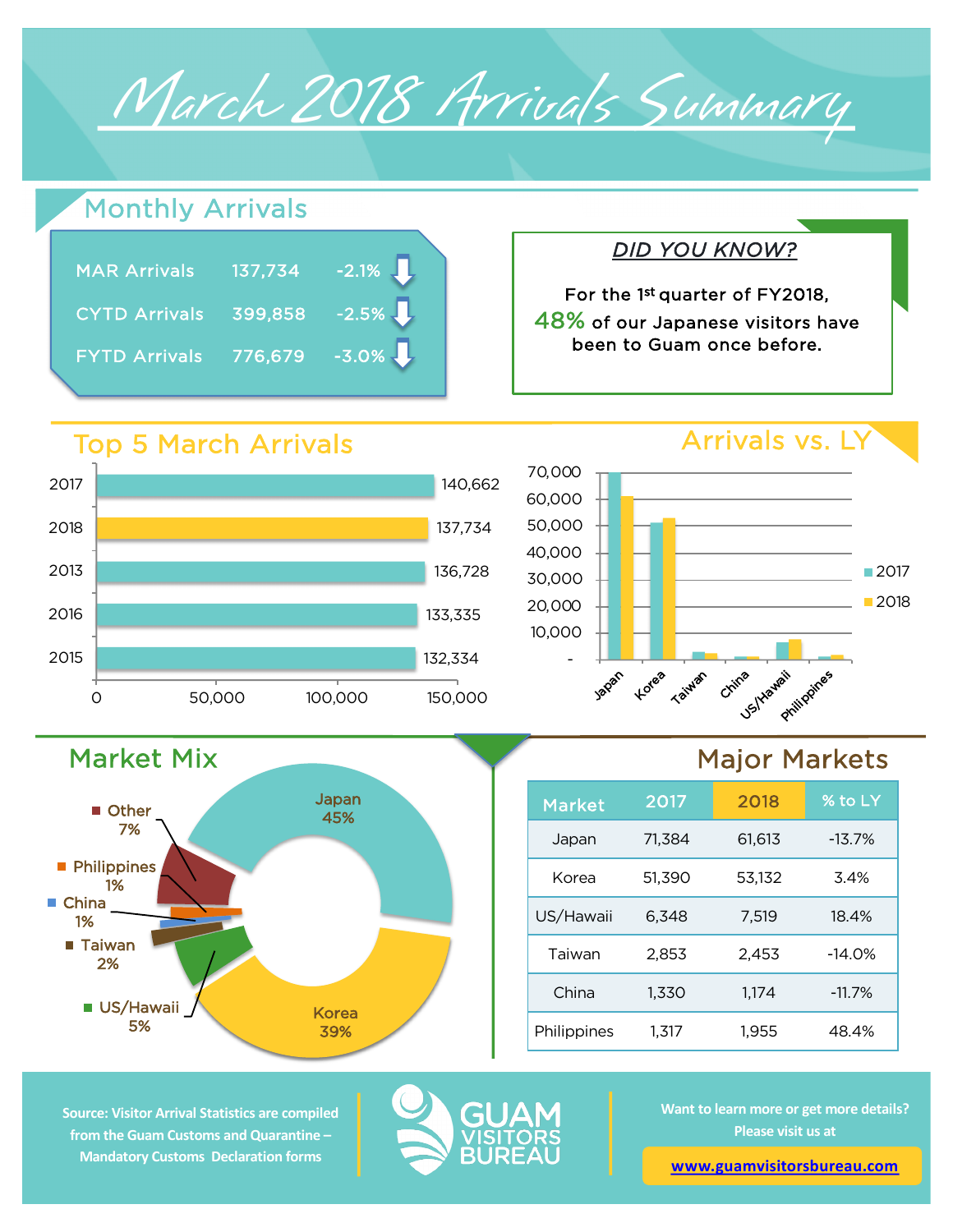| <b>Visitor Arrival Summary</b> |  |
|--------------------------------|--|
| <b>March 2018</b>              |  |



|                                        |              | ___________ |                          |  |  |  |
|----------------------------------------|--------------|-------------|--------------------------|--|--|--|
|                                        | Mar-17       | Mar-18      | % from LY                |  |  |  |
| Civilian Air Arrivals <sup>a</sup>     | 139,113      | 133.947     | $-3.7%$                  |  |  |  |
| Civilian Sea Arrivals <sup>a</sup>     | 42           | 46          | 9.5%                     |  |  |  |
| Armed Forces Air Arrivals <sup>a</sup> | 1.507        | 949         | $-37.0%$                 |  |  |  |
| Armed Forces Sea Arrivals <sup>a</sup> | <sup>o</sup> | 2.792       | $\overline{\phantom{0}}$ |  |  |  |
| <b>TOTAL VISITOR ARRIVALS</b>          | 140.662      | 137.734     | $-2.1%$                  |  |  |  |

| <b>ORIGIN OF AIR ARRIVALS (Civilian &amp; Armed Forces)</b> | <b>Mar-17</b>  | <b>Mar-18</b>        | % from LY      |
|-------------------------------------------------------------|----------------|----------------------|----------------|
| <b>JAPAN</b>                                                | 71,384         | 61,613               | $-13.7%$       |
| Kanto (Tokyo)                                               | 34,617         | 28,888               | $-16.5%$       |
| Chubu (Nagoya)                                              | 11,502         | 9,314                | $-19.0%$       |
| Kinki (Osaka)                                               | 13,095         | 12,677               | $-3.2%$        |
| Koshinetsu                                                  | 1,685          | 1,113                | -33.9%         |
| Hokuriku                                                    | 1,137          | 991                  | $-12.8%$       |
| Tohoku                                                      | 2,256          | 1,718                | $-23.8%$       |
| Kyushu                                                      | 2,790          | 2,263                | $-18.9%$       |
| Chugoku                                                     | 1,681          | 1,519                | $-9.6%$        |
| Hokkaido                                                    | 1,406          | 967                  | $-31.2%$       |
| Shikoku                                                     | 718            | 749                  | 4.3%           |
| Okinawa/Miya                                                | 251            | 272                  | 8.4%           |
| Other                                                       | 246            | 1,142                | 364.2%         |
| <b>KOREA</b>                                                | 51,390         | 53,132               | 3.4%           |
| Seoul                                                       | 17,245         | 14,468               | $-16.1%$       |
| Incheon/Gyeonggi                                            | 14,054         | 12,416               | -11.7%         |
| *Chungbuk                                                   | 934            |                      |                |
| Chungnam/Daejeon                                            | 2,041          | 1,231                | $-39.7%$       |
| *Gangwon                                                    | 598            |                      |                |
| Jeonbuk/Gwanju                                              | 1,092          | 873                  | $-20.1%$       |
| Gyeonbuk/Daegu                                              | 2,361          | 1,841                | $-22.0%$       |
| *Busan                                                      |                | 5,654                |                |
| *Jeonnam                                                    | 1,416          |                      |                |
| *Gyeongnam                                                  | 9,377          |                      |                |
| *Ulsan                                                      |                | 1,229                |                |
| Other                                                       | 2,272          | 15,420               | 578.7%         |
| <b>TAIWAN</b>                                               | 2,853          | 2,453                | $-14.0%$       |
| Taipei                                                      | 1,253          | 1,248                | $-0.4%$        |
| Kaohsiung                                                   | 213            | 146                  | $-31.5%$       |
| Taichung                                                    | 540            | 373                  | $-30.9%$       |
| Taoyuan, Miaoli, Hsinehu                                    | 590            | 286                  | $-51.5%$       |
| *Hsinchu                                                    |                | 112                  |                |
| Other                                                       | 257            | 288                  | 12.1%          |
| <b>CHINA</b>                                                | 1,330          | 1,174                | $-11.7%$       |
| <b>Beijing</b>                                              | 177            | 117                  | $-33.9%$       |
| Shanghai                                                    | 440            | 553                  | 25.7%          |
| Guangzhou                                                   | 89             | 63                   | $-29.2%$       |
| Other                                                       | 624            | 441                  | $-29.3%$       |
| <b>U.S. MAINLAND</b>                                        | 6,348          | 7,519                | 18.4%          |
| <b>CNMI</b>                                                 | 1,537          | 1,896                | 23.4%          |
| <b>PALAU</b><br><b>FSM</b>                                  | 257<br>810     | 311<br>1,388         | 21.0%<br>71.4% |
| <b>RMI</b>                                                  | 114            | 109                  | $-4.4%$        |
| <b>PHILIPPINES</b>                                          | 1,317          | 1,955                | 48.4%          |
| <b>AUSTRALIA</b>                                            | 164            | 180                  | 9.8%           |
| *CANADA                                                     | 123            |                      |                |
| <b>EUROPE</b>                                               | 189            | 226                  | 19.6%          |
| <b>HONG KONG</b>                                            | 1,924          | 573                  | -70.2%         |
| <b>*THAILAND</b>                                            | 20             | ٠                    |                |
| *VIETNAM                                                    | 7              | $\ddot{\phantom{1}}$ | $\blacksquare$ |
| <b>RUSSIA</b>                                               | 374            | 540                  | 44.4%          |
| *SINGAPORE                                                  | $\blacksquare$ | 88                   | $\bullet$      |
| *INDIA                                                      |                | 17                   |                |
| *MALAYSIA                                                   | ٠              | 55                   |                |
| OTHER/UNKNOWN                                               | 479            | 1,667                | 248.0%         |
| <b>VISITOR INDUSTRY STATISTICS</b>                          |                |                      |                |
| Hotel Occupancy Taxes <sup>c</sup>                          | \$4,216,613.62 | \$4,045,217.88       | -4.1%          |
| Weighted Hotel Occupancy Rate <sup>d</sup>                  | 88.0%          | 87.7%                | -0.3%          |
| Weighted Hotel Room Rate <sup>d</sup>                       | \$199.87       | \$197.58             | -1.1%          |

\*Note: Due to the implementation of the New Customs Declaration Forms in December 2017, countries have been added or omitted based on visitor market trends.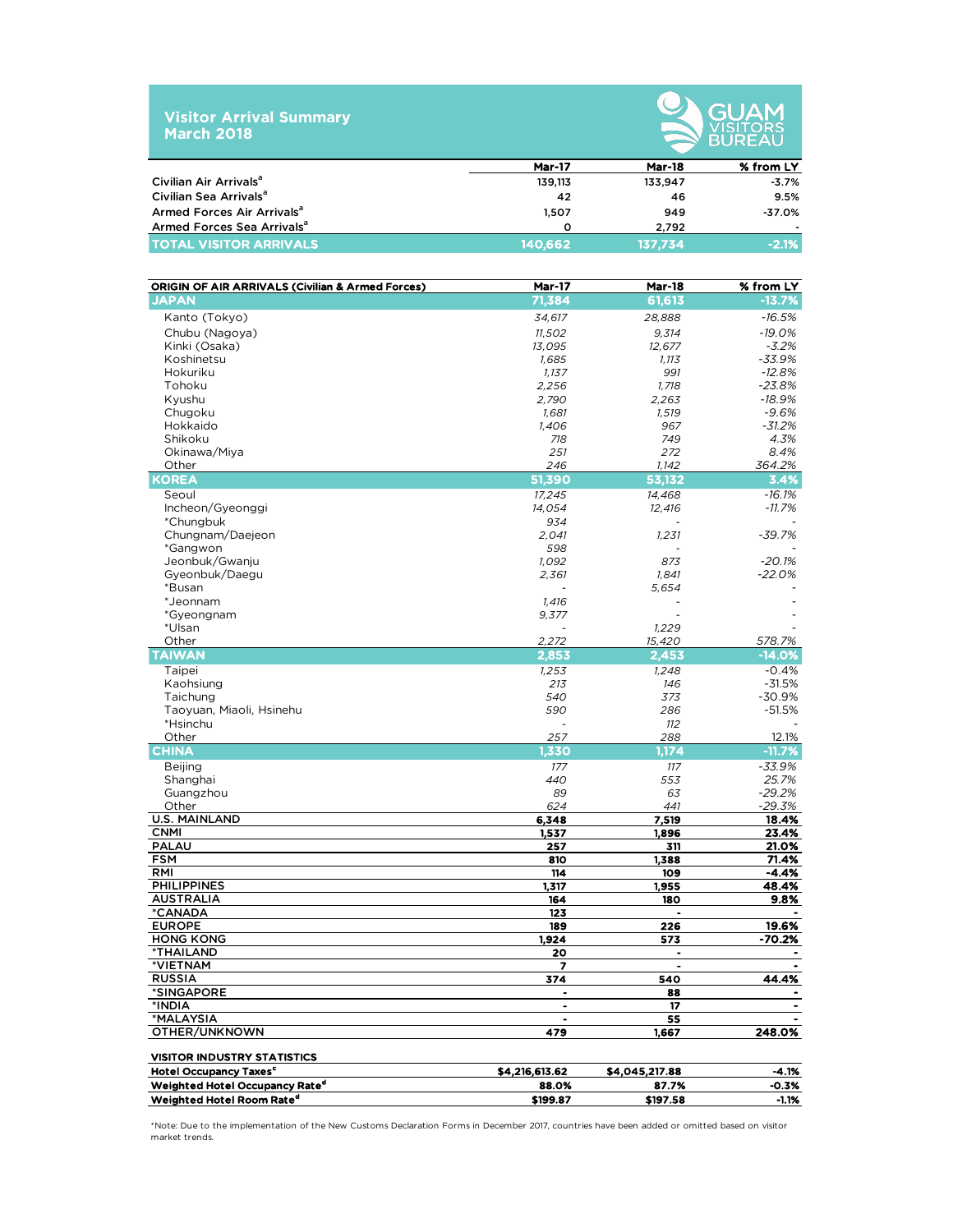#### **Guam Visitors Bureau March 2017 Visitor Arrival Summary Calendar Year-to-Date 2017/8 • Fiscal Year-to-Date 2017/18**



|                               | <b>CYTD 2017</b><br>(Jan - Mar '17) | <b>CYTD 2018</b><br>(Jan - Mar '18) | $%$ from LY $ $ | <b>FYTD 2017</b><br>(Oct - Mar '17) | <b>FYTD 2018</b><br>(Oct - Mar '18) | % from LY |
|-------------------------------|-------------------------------------|-------------------------------------|-----------------|-------------------------------------|-------------------------------------|-----------|
| Air Arrivals <sup>a</sup>     | 400.847                             | 391.916                             | $-2.2\%$        | 790.272                             | 758,706                             | $-4.0%$   |
| Sea Arrivals <sup>a</sup>     | 9.284                               | 7.942                               | $-14.5%$        | 10.788                              | 17.973                              | 66.6%     |
| <b>TOTAL VISITOR ARRIVALS</b> | 410.131                             | 399,858                             | $-2.5%$         | 801,060                             | 776.679                             | $-3.0%$   |

| <b>ORIGIN OF AIR ARRIVALS (Civilian &amp; Armed Forces)</b> | <b>CYTD 2017</b><br>(Jan - Mar '17) | <b>CYTD 2018</b><br>(Jan - Mar '18) | % from LY      | <b>FYTD 2017</b><br>(Oct - Mar '17) | <b>FYTD 2018</b><br>(Oct - Mar '18) | % from LY       |
|-------------------------------------------------------------|-------------------------------------|-------------------------------------|----------------|-------------------------------------|-------------------------------------|-----------------|
| <b>JAPAN</b>                                                | 182.777                             | 149.985                             | $-17.9%$       | 364.377                             | 277.605                             | $-23.8%$        |
| Kanto (Tokyo)                                               | 89.899                              | 72.925                              | $-18.9%$       | 178.863                             | 141,944                             | $-20.6%$        |
| Chubu (Nagoya)                                              | 24.790                              | 20.340                              | $-18.0%$       | 45,718                              | 34,501                              | $-24.5%$        |
| Kinki (Osaka)                                               | 33,604                              | 28,151                              | $-16.2%$       | 71,541                              | 49,031                              | $-31.5%$        |
| Koshinetsu                                                  | 4.585                               | 2.767                               | $-39.7%$       | 9.486                               | 5,708                               | $-39.8%$        |
| Hokuriku                                                    | 2,884                               | 2,282                               | $-20.9%$       | 5,234                               | 4,096                               | $-21.7%$        |
| Tohoku                                                      | 6,417                               | 4,479                               | $-30.2%$       | 12,970                              | 8,662                               | $-33.2%$        |
| Kyushu                                                      | 7,417                               | 5,504                               | $-25.8%$       | 14,936                              | 10,535                              | $-29.5%$        |
| Chugoku                                                     | 4,491                               | 3,518                               | $-21.7%$       | 9,575                               | 7,822                               | $-18.3%$        |
| Hokkaido                                                    | 4,811                               | 3,127                               | $-35.0%$       | 8,464                               | 5,590                               | $-34.0%$        |
| Shikoku                                                     | 1,961                               | 1,559                               | $-20.5%$       | 4,236                               | 2,816                               | $-33.5%$        |
| Okinawa/Miya                                                | 1,284                               | 1,141                               | $-11.1%$       | 2,186                               | 2,037                               | $-6.8%$         |
| Other                                                       | 634                                 | 4,192                               | 561.2%         | 1,168                               | 4,863                               | 316.4%          |
| <b>KOREA</b>                                                | 158,912                             | 183,320                             | 15.4%          | 310,918                             | 371,116                             | 19.4%           |
| Seoul                                                       | 53.169                              | 53.010                              | $-0.3%$        | 105.236                             | 121.135                             | 15.1%           |
| Incheon/Gyeonggi                                            | 41,244                              | 42,316                              | 2.6%           | 18,049                              | 93,723                              | 419.3%          |
| *Chungbuk                                                   | 3,105                               |                                     |                | 5,703                               | 2,319                               | $-59.3%$        |
| Chungnam/Daejeon                                            | 6,638                               | 4,379                               | $-34.0%$       | 12,693                              | 10,689                              | $-15.8%$        |
| *Gangwon                                                    | 2,511                               |                                     |                | 4,457                               | 1,465                               | $-67.1%$        |
| Jeonbuk/Gwanju                                              | 3,056                               | 3,403                               | 11.4%          | 5,566                               | 6,433                               | 15.6%           |
| Gyeonbuk/Daegu                                              | 8,348                               | 7,194                               | $-13.8%$       | 16.022                              | 15,124                              | $-5.6%$         |
| *Busan                                                      |                                     | 18,426                              |                | 64,381                              | 26,776                              | $-58.4%$        |
| *Jeonnam                                                    | 4,744                               |                                     |                | 8,752                               | 3,114                               | $-64.4%$        |
| *Gyeongnam                                                  | 28,054                              |                                     |                | 55,347                              | 19,885                              | $-64.1%$        |
| *Ulsan                                                      |                                     | 3,652                               |                |                                     | 4,975                               |                 |
| Other                                                       | 8.043                               | 50.940                              | 533.3%         | 14,712                              | 65,478                              | 345.1%          |
| <b>TAIWAN</b>                                               | 10.313                              | 7.400                               | $-28.2%$       | 20,034                              | 13.358                              | -33.3%          |
| Taipei                                                      | 5,573                               | 3,949                               | $-29.1%$       | 10,941                              | 7,265                               | $-33.6%$        |
| Kaohsiung                                                   | 753                                 | 483                                 | $-35.9%$       | 1,619                               | 844                                 | $-47.9%$        |
| Taichung                                                    | 1,846                               | 920                                 | $-50.2%$       | 3,380                               | 1.934                               | $-42.8%$        |
| Taoyuan, Miaoli, Hsinehu                                    | 1,358                               | 681                                 | $-49.9%$       | 2,659                               | 1,341                               | $-49.6%$        |
| *Hsinchu                                                    |                                     | 324                                 |                |                                     | 447                                 |                 |
| Other                                                       | 783                                 | 1,043                               | 33.2%          | 1,435                               | 1,527                               | 6.4%            |
| <b>CHINA</b>                                                | 7,766                               | 6,312                               | $-18.7%$       | 13,153                              | 10,414                              | $-20.8%$        |
| Beijing                                                     | 1.666                               | 929                                 | $-44.2%$       | 2.604                               | 1.501                               | $-42.4%$        |
| Shanghai                                                    | 2,392                               | 2,172                               | $-9.2%$        | 4,114                               | 3,760                               | $-8.6%$         |
| Guangzhou                                                   | 642                                 | 362                                 | $-43.6%$       | 1,194                               | 672                                 | $-43.7%$        |
| Other                                                       | 3,066                               | 2,849                               | $-7.1%$        | 5,241                               | 4,481                               | $-14.5%$        |
| *US/HAWAII                                                  | 20,100                              | 22,822                              | 13.5%          | 38,001                              | 41.514                              | 9.2%            |
| <b>CNMI</b>                                                 | 4.007                               | 4,489                               | 12.0%          | 8,272                               | 9.584                               | 15.9%           |
| PALAU                                                       | 696                                 | 820                                 | 17.8%          | 1,834                               | 2,118                               | 15.5%           |
| <b>FSM</b><br>RMI                                           | 2,238                               | 3,165                               | 41.4%          | 5,065                               | 6,575                               | 29.8%           |
| <b>PHILIPPINES</b>                                          | 250<br>3,837                        | 289<br>3,886                        | 15.6%<br>1.3%  | 555<br>10,864                       | 595<br>10,223                       | 7.2%<br>$-5.9%$ |
| <b>AUSTRALIA</b>                                            | 853                                 | 816                                 | $-4.3%$        | 1,279                               | 1,270                               | $-0.7%$         |
| *CANADA                                                     | 310                                 |                                     |                | 566                                 | 124                                 | $-78.1%$        |
| <b>EUROPE</b>                                               | 622                                 | 601                                 | $-3.4%$        | 1,195                               | 1.209                               | 1.2%            |
| <b>HONG KONG</b>                                            | 5,659                               | 1,388                               | $-75.5%$       | 9,157                               | 3,492                               | $-61.9%$        |
| *THAILAND                                                   | 113                                 | $\blacksquare$                      |                | 216                                 | 69                                  | -68.1%          |
| *VIETNAM                                                    | 45                                  | $\overline{a}$                      |                | 75                                  | $\mathbf{9}$                        | $-88.0%$        |
| <b>RUSSIA</b>                                               | 1.023                               | 1.460                               | 42.7%          | 1,970                               | 2.612                               | 32.6%           |
| *SINGAPORE                                                  | $\bullet$                           | 227                                 |                | $\blacksquare$                      | 327                                 |                 |
| *INDIA                                                      | $\bullet$                           | 45                                  | $\blacksquare$ | $\blacksquare$                      | 53                                  | $\bullet$       |
| *MALAYSIA                                                   | $\overline{\phantom{a}}$            | 79                                  |                | $\overline{\phantom{a}}$            | 99                                  |                 |
| OTHER/UNKNOWN                                               | 1,326                               | 4,812                               | 262.9%         | 2,741                               | 6,340                               | 131.3%          |
| <b>VISITOR INDUSTRY STATISTICS</b>                          |                                     |                                     |                |                                     |                                     |                 |

| <b>Hotel Occupancy Taxes<sup>c</sup></b>   | \$12,812,373.94 | \$12,358,678.25 | $-3.5%$ | \$22,917,981.42 | \$21,359,816.96 | -6.8% |
|--------------------------------------------|-----------------|-----------------|---------|-----------------|-----------------|-------|
| Weighted Hotel Occupancy Rate <sup>d</sup> | 88.8%           | 89.4%           | 0.7%    | 87.2%           | 84.9%           | 2.6%  |
| Weighted Hotel Room Rate <sup>d</sup>      | \$216.70        | \$216.21        | $-0.2%$ | \$206.19        | \$210.08        | 1.9%  |

Note: CYTD is Calendar Year-to-Date and FYTD is Fiscal Year-to-Date. 2017/8 visitor arrivals may exclude Armed Forces sea arrival statistics and may not be comparable to figures last year. Visitor statistics will be updated once the data is made available. Armed Forces sea arrivals exclude HP (home ported) or MSC (military sea command) personnel. Source: <sup>a</sup>Civilian air & sea arrivals. Customs Declaration Forms, Customs & Quarantine Agency. Processed by the Guam Visitors Bureau. Sources: 『Japan Guam Travel Association, <sup>C</sup>Hotel Occupancy Tax collections are unaudited. Department of Administration, STR Global (Hotel Occupancy and ADR Report)

\*Note: Due to the implementation of the New Customs Declaration Forms in December 2017, countries have been added or omitted based on visitor market trends.